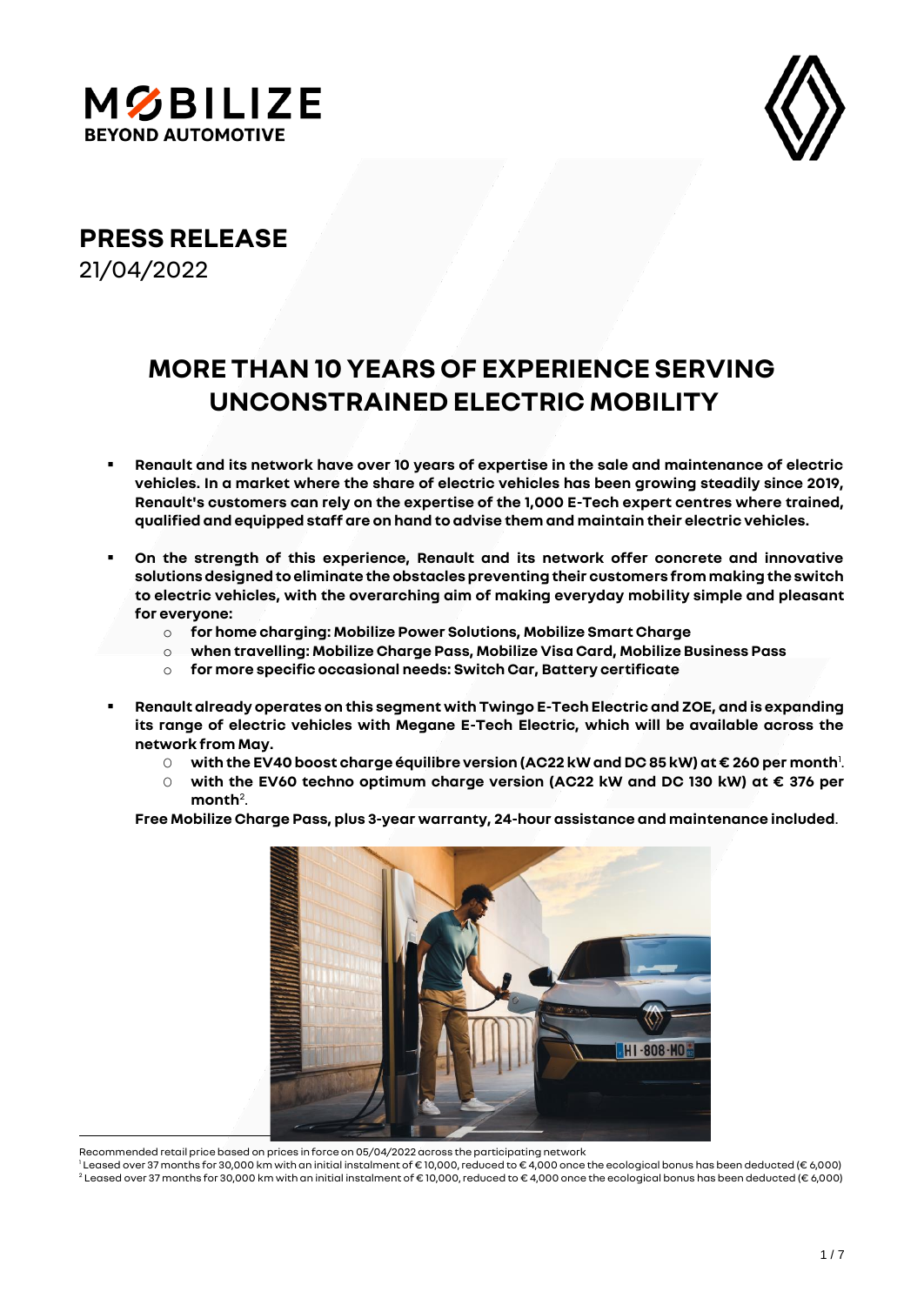



## **MORE THAN 10 YEARS OF EXPERIENCE IN ELECTRIC VEHICLES**

### o **An increasingly electric market.**

In recent years, the car market has become increasingly electric. In 2021, the share of electric vehicles accounted for 9.8 % of new passenger car registrations in France, up from 6.7 % in 2020 and 1.9 % in 2019.

Renault - a pioneer in electric vehicles - has sold 213,869<sup>3</sup> electric vehicles in France since 2011, including 156,743 ZOE and 33,687 Kangoo E-Tech vehicles.

In the first quarter of 2022, Renault electric passenger car registrations in France increased by 16 % compared with 2021. With ZOE and Twingo E-Tech electric, electric vehicles accounted for 13 % of Renault passenger car sales over the period. This switch to electric vehicles will accelerate with the arrival in May of the electric Megane E-Tech on the Renault network at a time when higher fuel prices are making the cost of using electric vehicles even more competitive.

## o **Over 1,000 E-Tech expert centres: the largest network of electric vehicle specialists**

For more than 10 years, Renault has been helping customers wishing to make the switch to electric. On the strength of this experience, Renault has created the largest network of experts in France for selling, maintaining and repairing electric vehicles. This Renault network, known as the E-Tech expert network, continues to grow. Today, it is made up of more than 450 dealerships and nearly 600 Renault agents. The aim of this network is to ensure that everybody has an expert centre no more than 20 minutes' drive away. Electric vehicle owners are thus guaranteed to find a Renault E-Tech expert anywhere in France, where trained, qualified and equipped personnel are on hand to work on their vehicle.

A Renault E-Tech expert centre:

- $\checkmark$  sells electric and electrified vehicles
- manages the maintenance and servicing of these vehicles
- performs all types of operations on these vehicles, with or without tagging out (de-energising) of the battery

For this purpose, it has:

- $\checkmark$  a special E-Tech electric vehicle corner in the sales showroom
- ✓ technical coordinators specialising in electric vehicles
- ✓ electromechanical engineers specialising in electric vehicles
- ✓ bodywork specialists who are qualified and trained in electric vehicles
- $\checkmark$  appropriate workshop equipment and specialist tools for electric vehicles, such as a two-post lift without a threshold
- $\checkmark$  charging points for electric and electrified vehicles

The Renault network is also the leading sales network for used electric vehicles in France. With 11,000 ZOE sold in 2021, the Renault Used Vehicle Network saw a 60% increase in used electric sales compared with 2020.

 $3$  cumulative figures as at 31 March 2022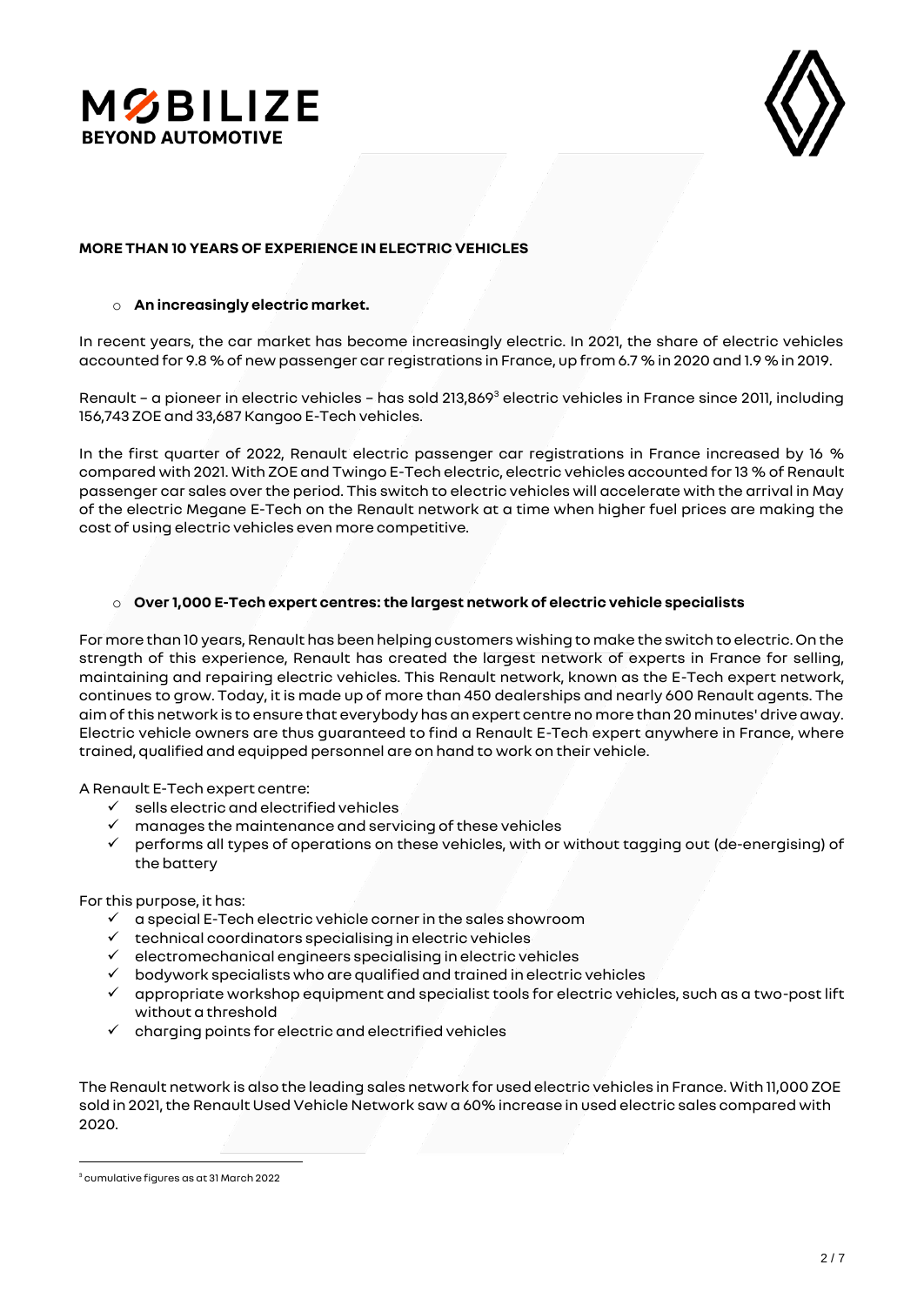



## **REASSURE AND SUPPORT CUSTOMERS WITH THEIR EVERYDAY ELECTRIC MOBILITY**

Aware of the obstacles that customers may encounter in making the switch from internal combustion to electric vehicles, Renault has created a complete ecosystem around electric vehicles through its Mobilize brand, with the overarching aim of making day-to-day mobility pleasant and straightforward for its customers.

As the New Megane E-Tech electric joins the network, Renault presents all the services offered to electric vehicle buyers. These services, marketed through the Renault network, can be included in vehicle financing or leasing contracts, whether it be for an electric Twingo E-Tech, ZOE or New Megane E-Tech.

### o **Mobilize Power Solutions: a home charging solution available across the network**

With Mobilize Power Solutions, new owners of rechargeable vehicles can now order their charging station or reinforced socketfrom their Renault dealer and have it installed at their home.

The dealer is able to provide a fixed price, based on the location of the point to be installed, without the need for an in-person technical visit. It is based on an innovative tool that leverages Google Maps.

The order placed with the dealer is entirely dematerialised and is seamlessly integrated into the vehicle purchase process: the customer approves the order form with an electronic signature, and pays the deposit online via a secure link received by SMS.

A Mobilize Power Solutions expert then contacts the customer to arrange a virtual visit and to schedule the home installation, guaranteed before the car is delivered and within a maximum of 45 days after the order is placed. The price of a 7.4 kW wall-mounted charging point and its installation at the customer's home starts at € 1,349, or € 37/month over 36 months with a deposit of € 199 paid at the dealership if the customer decides to finance it via Mobilize Visa Card.

Mobilize Power Solutions also simplifies and accelerates the transition to sustainable mobility for companies: from designing to the installation of charging points, through supervision and energy optimisation services to maintenance, professionals get personalised support for recharging fleets of electrified vehicles which will cover all their needs on site, at their employees' homes and when they are travelling.

### o **Mobilize Smart Charge: optimise charging costs and reduce carbon footprints**

With the free Mobilize Smart Charge application, new owners of Renault electric vehicles can optimise their home charging costs and reduce their carbon footprint.

The Mobilize Smart Charge application takes into account peaks in electricity production and consumption, and automatically adjusts the charge of the electric vehicle based on energy available on the grid. The application stops charging when energy consumption exceeds generation, and resumes when there is once again a surplus of energy on the grid. This way, Mobilize Smart Charge helps to balance the electricity grid and indirectly facilitates the incorporation of renewable energies into it. This flexibility offered to the network translates into financial gains that the customer can track on the Mobilize Smart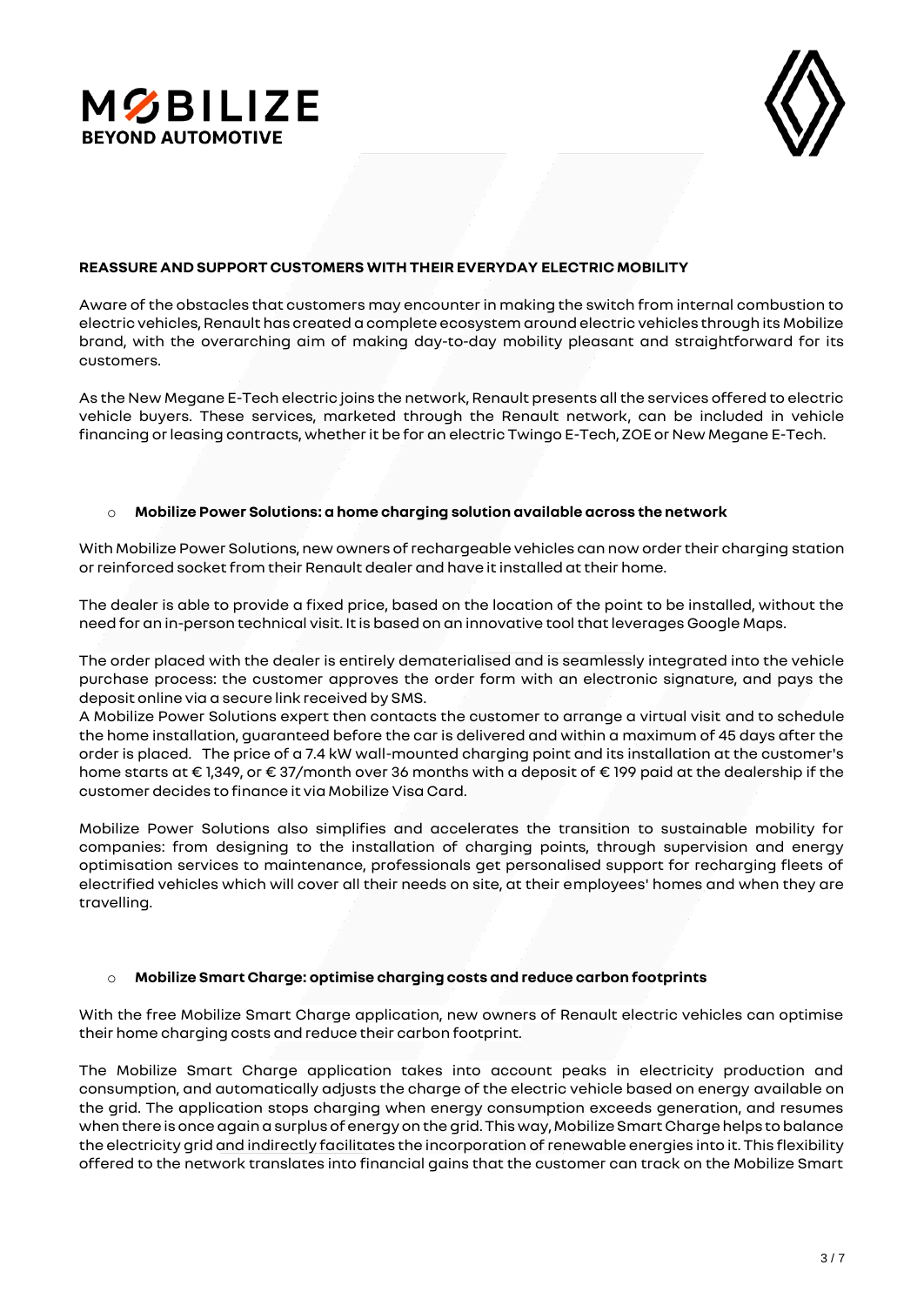



Charge application. Charging can also be scheduled to coincide with the off-peak times offered by the energy supplier, so customers can take advantage of the most attractive rates.

Mobilize Smart Charge is available on New Megane E-Tech electric, ZOE E-Tech electric<sup>4</sup> and Twinqo E-Tech electric. Vehicles must be equipped with the OpenR Link or EasyLink multimedia system.

### o **Mobilize Charge Pass: a single card for recharging at more than 36,000 charging points in France**

Available with New Megane E-Tech Electric, the Mobilize Charge Pass is both an application and a card for accessing public charging points.

First, the driver logs onto their "My Renault" account to find out where the nearest public charging point is and whether or not it is available. They can check compatibility with their vehicle by filtering the results by charging power and type of plug. Finally, the application provides one last piece of information: the price. Customers can then recharge the vehicle completely transparently, and they get a receipt sent to them by e-mail after each transaction.

With Mobilize Charge Pass, customers can recharge their vehicle and pay with complete peace of mind. The Mobilize Charge Pass is accepted in 25 countries. It provides access to 36,000 public charging points in France and more than 260,000 charging points in Europe. This service makes electric vehicle travel easier, particularly on motorways: access to the very high-powered charging points of the IONITY network is included in the pass. Preferential rate subscriptions to the charging points across the IONITY network will be offered from this summer to all Mobilize Charge Pass holders.

Business customers and fleet managers will be able to manage recharging on the move – at work and at home – with the Mobilize Business Pass. Payment for employee top-ups is then made monthly via an invoice sent directly to the company.

## o **Mobilize Visa Card: finance the installation of a home recharging solution, facilitate recharging on the move and accumulate credit that can be put towards any purchase**

The Renault Visa credit card is now Mobilize Visa Card and is packed full of new features. Customers can apply through the Renault network, with no obligation to purchase a vehicle and/or enter into a financing agreement.

With Mobilize Visa Card, customers can finance the installation of their home charging solution (charging point or reinforced socket) provided by Mobilize Power Solutions. This solution is offered and sold at the dealership by the Renault sales consultant when the vehicle is purchased. Once the recharging solution has been installed at the customer's home, the customer pays for it with the Mobilize Visa Card and can choose whether to do so in cash or on credit (over 36 months).

Mobilize Visa Card also offers a 1 % cash back function in euros. Customers accumulate credit (in euros) as they make purchases. This is then deducted from their payments when they make further purchases. Note

<sup>4</sup> produced from November 2020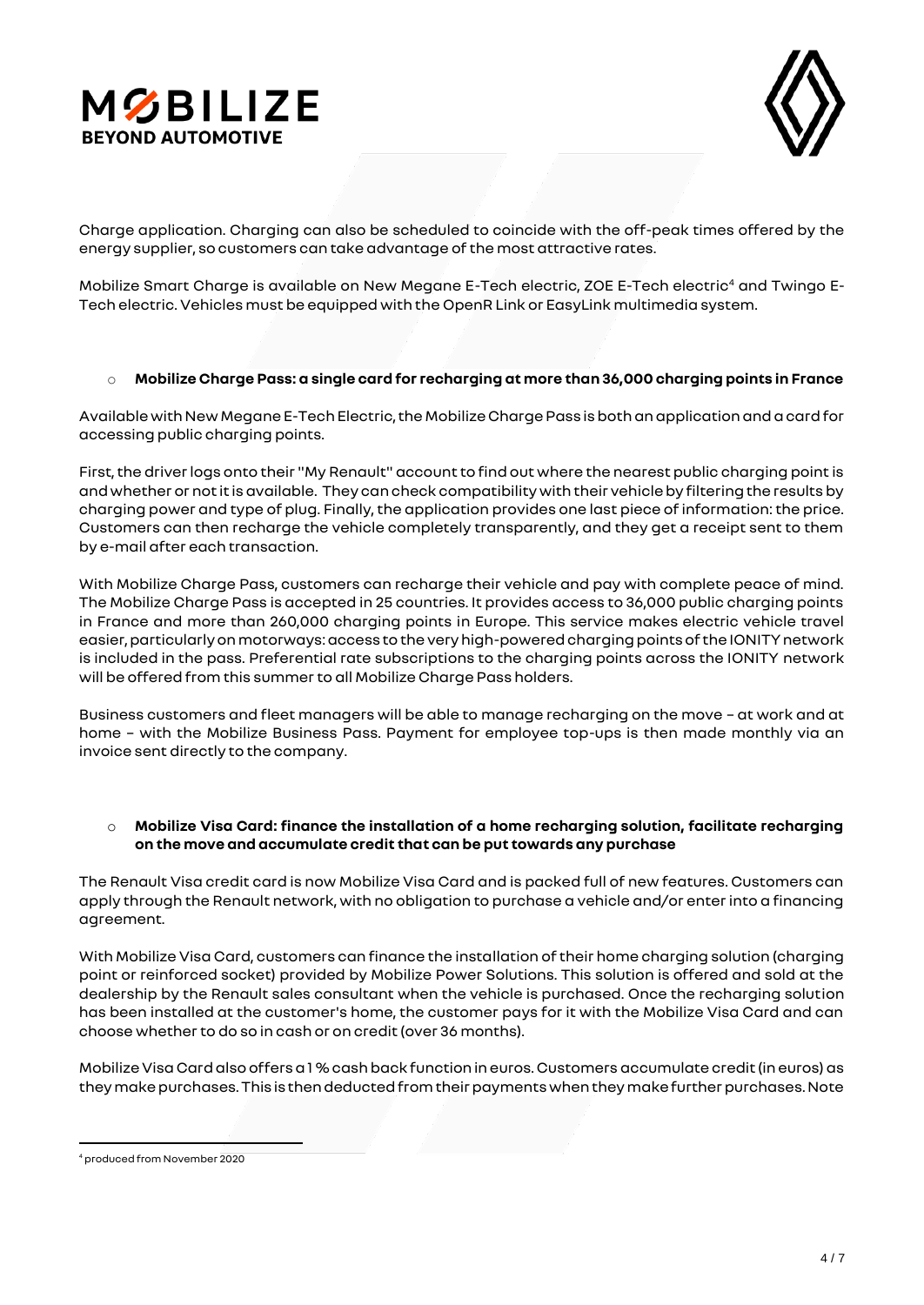



that the Mobilize Visa Card is a credit card with revolving credit. It can therefore be used for cash or credit, in shops, online and for ATM withdrawals.

Latest news: Mobilize Visa Card is the first credit card in France that allows you to recharge your electric vehicle on the public charging point network. Thanks to dual-chip NFC and RFID technology, it replaces the Mobilize Charge Pass.

## o **Switch car: a thermal or hybrid vehicle, for occasional needs**

With the Switch Car service offered by Renault Financial & Services, New Megane E-Tech electric customers can use another vehicle with unlimited mileage for their occasional needs, such as longerdistance journeys, holidays or weekends away..

For private and business New Megane E-Tech electric car owners, the Switch Car offer is more advantageous than traditional short-term rental. A combustion or hybrid vehicle (category B to D) is offered to private individuals for 30 euros per month, for a period of 20 days per year. Insurance and unlimited mileage are included (with 37- and 49-month leases).

To book a vehicle, the client calls the booking service 72 hours before they wish to pick it up. The booking service will then contact rental companies, primarily Mobilize share, which will make the vehicle available at the branch closest to the client's chosen location.

# o **Battery certificate: reassure customers about their vehicle's health**

The "Battery Certificate" is another reassuring function: owners of Renault E-Tech electric vehicles can get certificates showing the remaining energy capacity of their battery. This certificate is included with every Megane E-Tech 100 %, the aim being to reassure owners about the battery's condition throughout the vehicle's service life

The data in the certificate is provided by the Battery Management System (BMS), or is calculated externally using driving and charging data. This provides an accurate picture of the battery's state of health (SOH), which is the ratio of the battery's current capacity to its initial capacity, expressed as a percentage. For example, for a 40 kWh battery, if the SOH is 94%, this means that its residual capacity is 37.6 kWh.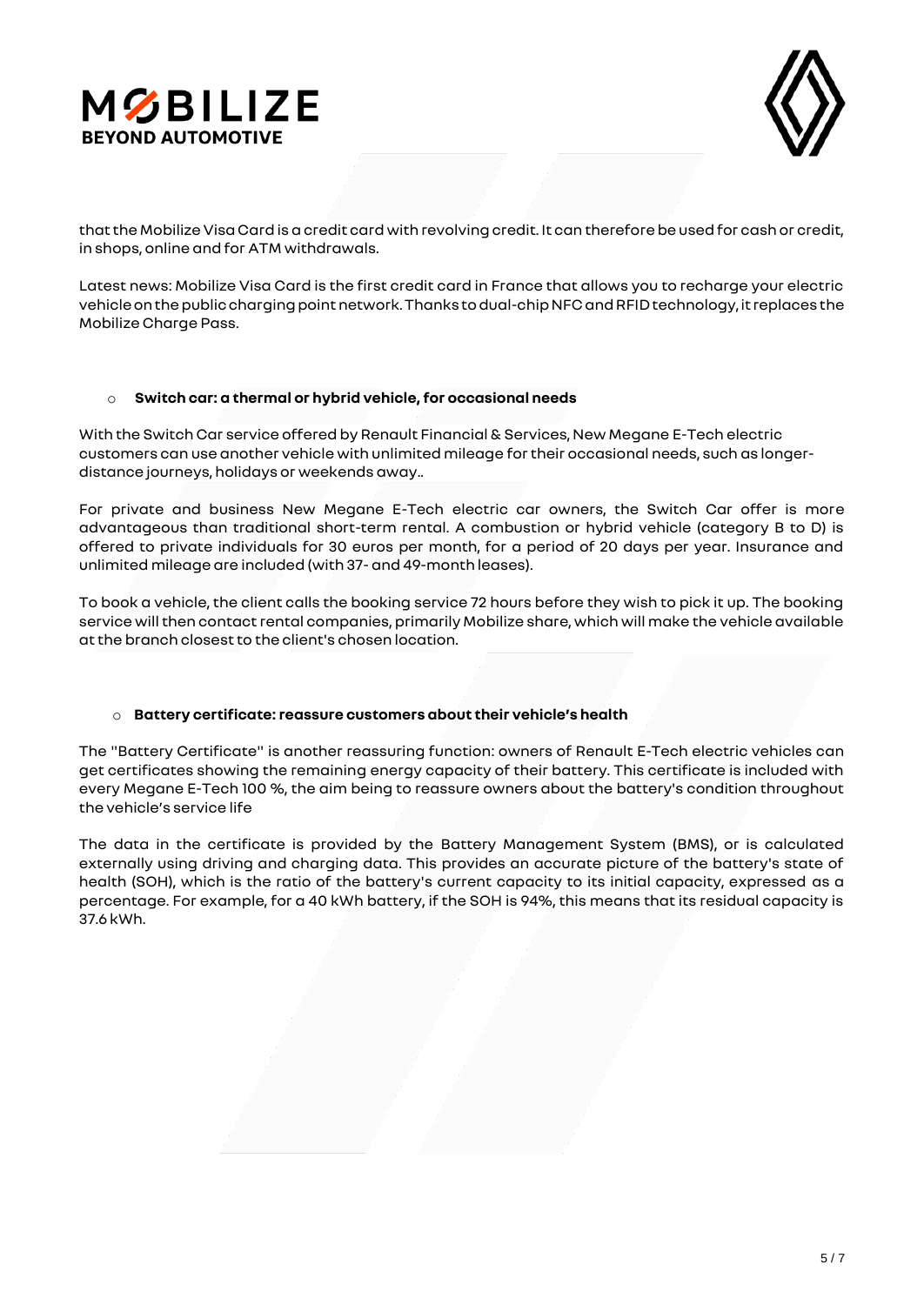



#### **THE NEW MEGANE E-TECH ELECTRIC OFFER**

Featuring two batteries and compatible with all charging infrastructure, New Megane E-Tech electric comprehensively meets customer needs. Customers can therefore choose the finish, battery and charging solution to suit their needs.

Two batteries are available:

- o **EV40** (40 kWh) which provides **300 km** of range (WLTP standard)
- o **EV60** (60 kWh) which provides between **450 and 470 km** of range (WLTP standard, depending on the version).

New Megane E-Tech electric is available for lease, with Mobilize Charge Pass, 3 years warranty, 24 hour assistance and maintenance included:

- O at € 260 per month<sup>5</sup> with the equilibre finish and the EV40 boost charge battery (AC22 and DC85) combined with the 96 kW (130 hp) e-motor.
- O at €376 per month<sup>6</sup> with the techno finish and the EV60 optimum charge battery (AC22 and DC130) combined with the 160 kW (220 hp) e-motor.

### **NEW MEGANE E-TECH ELECTRIC PRICES**

in euros, including VAT, minus the €6,000 ecological bonus

|           | EV 40 battery             |                                               | EV 60 battery                   |                                    |
|-----------|---------------------------|-----------------------------------------------|---------------------------------|------------------------------------|
|           | standard charge<br>(AC 7) | boost charge <sup>7</sup><br>$(AC 22 + DC85)$ | super charge<br>$(AC7 + DC130)$ | optimum charge<br>$(AC22 + DC130)$ |
| equilibre | 29,200                    | 31,200                                        | 34,200                          | 35,700                             |
| evolution |                           |                                               | 36,000                          | 37,500                             |
| techno    | 32,200                    | 34,200                                        | 37,200                          | 38,300                             |
| iconic    | 34,900                    | 36,900                                        | 39,990                          | 45,400 *                           |

\* €2,000 ecological bonus deducted on this version

<sup>5</sup> Leased over 37 months for 30,000 km with an initial instalment of € 10,000, reduced to € 4,000 once the ecological bonus has been deducted (€ 6,000) <sup>6</sup> Leased over 37 months for 30,000 km with an initial instalment of € 10,000, reduced to € 4,000 once the ecological bonus has been deducted (€ 6,000) Recommended retail price based on prices in force on 05/04/2022 across the participating network

<sup>7</sup> Available for order at a later date